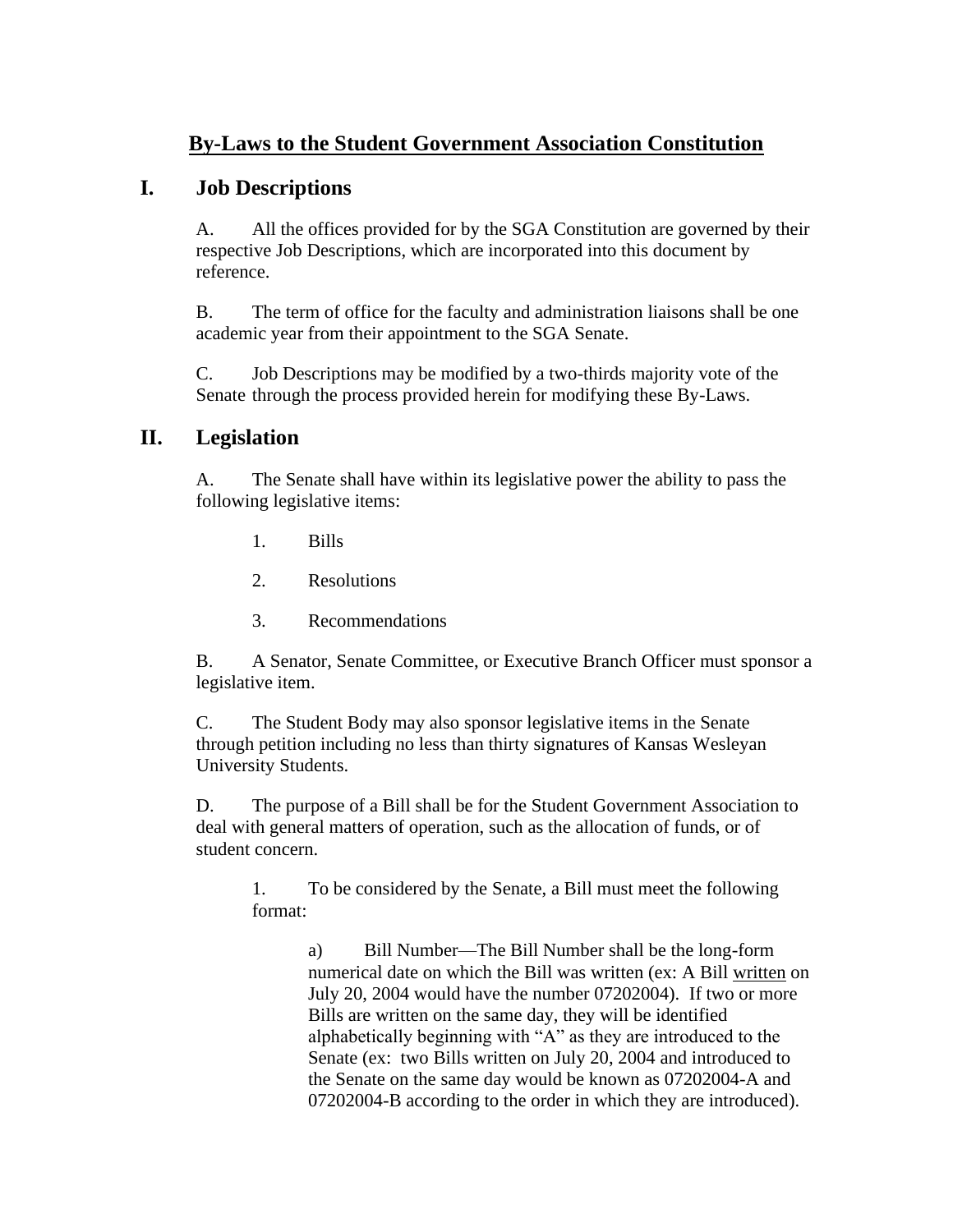b) Title—the Title of the Bill shall include the following heading, "Kansas Wesleyan University Student Government Association" and a sub-heading summarizing the content of the Bill in one or two lines.

c) Background—The Background for the Bill shall give a general and brief context or history summarizing the content of the Bill in one or two lines.

d) Provisions—The Provisions of the Bill shall enumerate the specific actions or restraints for which the Bill calls.

e) Adoption—The Adoption section shall identify the procedural requirements for approval and adoption of the Bill (ex: majority Senate approval and Presidential approval, two-thirds approval, etc.). No Bill may be adopted with less than a majority Senate approval and Presidential execution.

f) Certification—The Certification of a Bill shall include the following or similar language, "This Bill received a (majority approval) by the Student Government Association Senate on this day of  $\qquad$ , 20  $\therefore$  and shall include space for the Secretary of the Senate and Sponsoring Senator. The words in parenthesis may be changed according to the requirements for adoption. (ex: two-thirds approval).

g) Execution—The Execution of the bill shall include the following or similar language, "This Bill met with the approval of the President of the Student Government Association, and shall become binding on this day of  $\qquad \qquad$ , 20  $\qquad$ ." and shall include space for the signature of the SGA President.

E. The purpose of a Resolution shall be for the Student Government Association as a whole to establish an official stance on any particular University or Community issue or policy and to take specific action on such issue or policy.

1. To be considered by the Senate, a resolution must meet the following format:

> a) Resolution Number- The Resolution Number requirements shall be the same as the Bill Number requirements.

b) Title – the Title of the Resolution shall include the same information as the Title of a Bill

c) Opening – The Opening of a Resolution shall include the following or similar language, "The following Resolution is made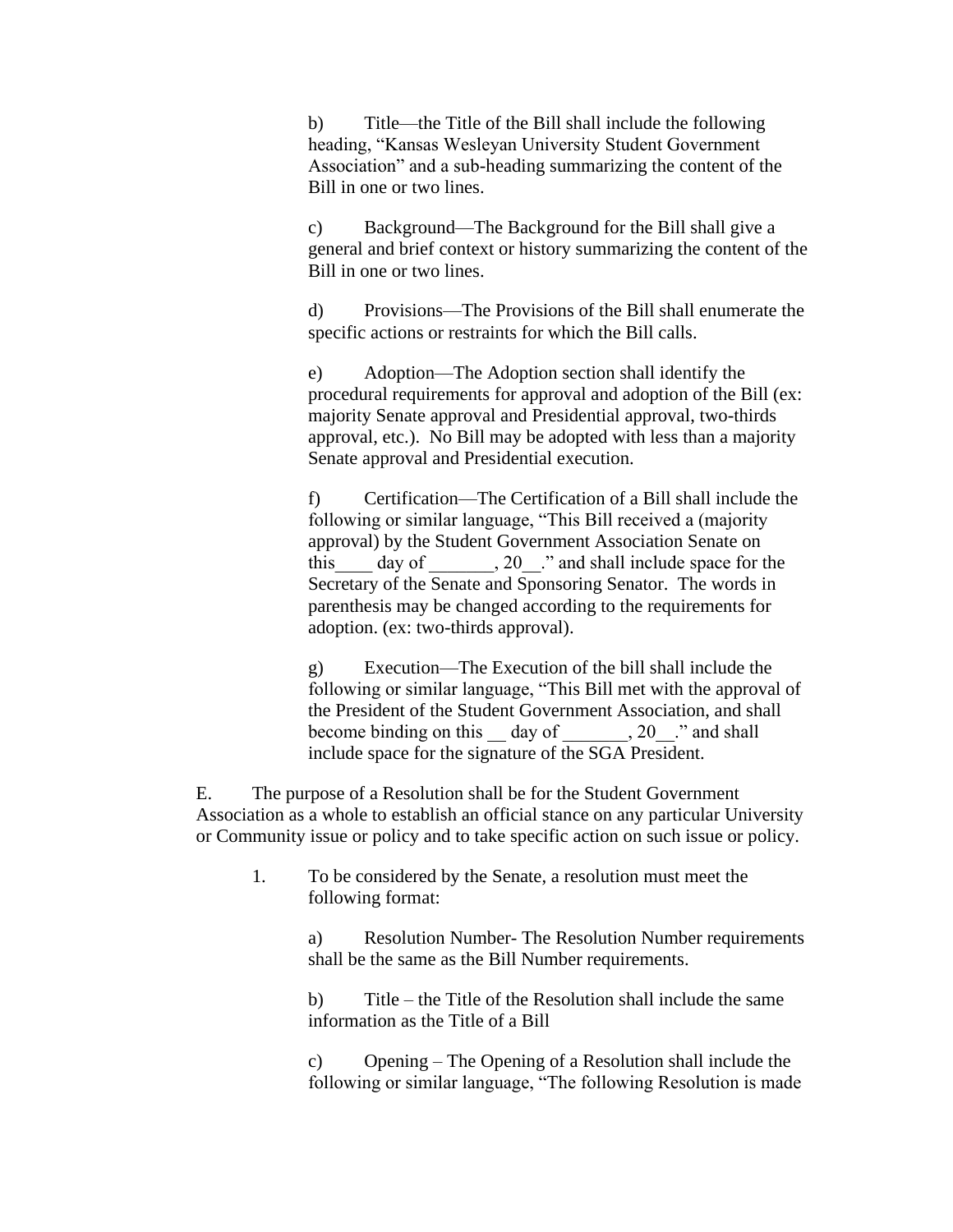by the Kansas Wesleyan University Student Leadership Association this  $\frac{1}{2}$  day of  $\frac{1}{2}$ , 20  $\frac{1}{2}$ 

d) Whereas Clauses – The Whereas Clauses shall give the general background and reasoning for adopting the Resolution. They should include as much specific information as possible in support of the actions called for in the Resolved Clauses.

e) Resolved Clauses—The Resolved Clauses shall state the specific actions, stances, or restrictions the Resolution calls for. They should be well supported and follow directly from the Whereas Clauses.

f) Final Clause – The final Resolved Clause shall include the following or similar language, "RESOLVED, that the SGA Senate shall delegate to the SGA President and any who the President appoints the power and responsibility to carry out the provisions of this Resolution."

g) Certification – The Certification of the Resolution hall include the following or similar language, "This Resolution to (TITLE OF RESOLUTION) was approved by a majority vote of the Kansas Wesleyan University Student Government Association this <u>day of 3.1.1.</u> All the space for the discussed and include space for the signature of the Secretary of the Senate and the Sponsoring Senator.

h) Execution – The Execution of the Resolution shall include the following or similar language, "This Resolution to (TITLE OF RESOLUTION) was approved by the Kansas Wesleyan University Student Government Association President on this day of . 20 . " and include space for signature of the SGA President.

F. The purpose of a Recommendation shall be for the SGA Senate to establish an official stance on any particular University or Community issue or policy and to recommend that specific action be taken.

1. Because a Recommendation will establish the official stance of the SGA Senate on a given subject, it shall be subject to approval by threefourths of the Senate but not subject to the Execution of the SGA President.

2. To be considered by the Senate, a Recommendation must meet the following format:

a) Title – A Recommendation shall include in its Title the following or similar language, "The Kansas Wesleyan University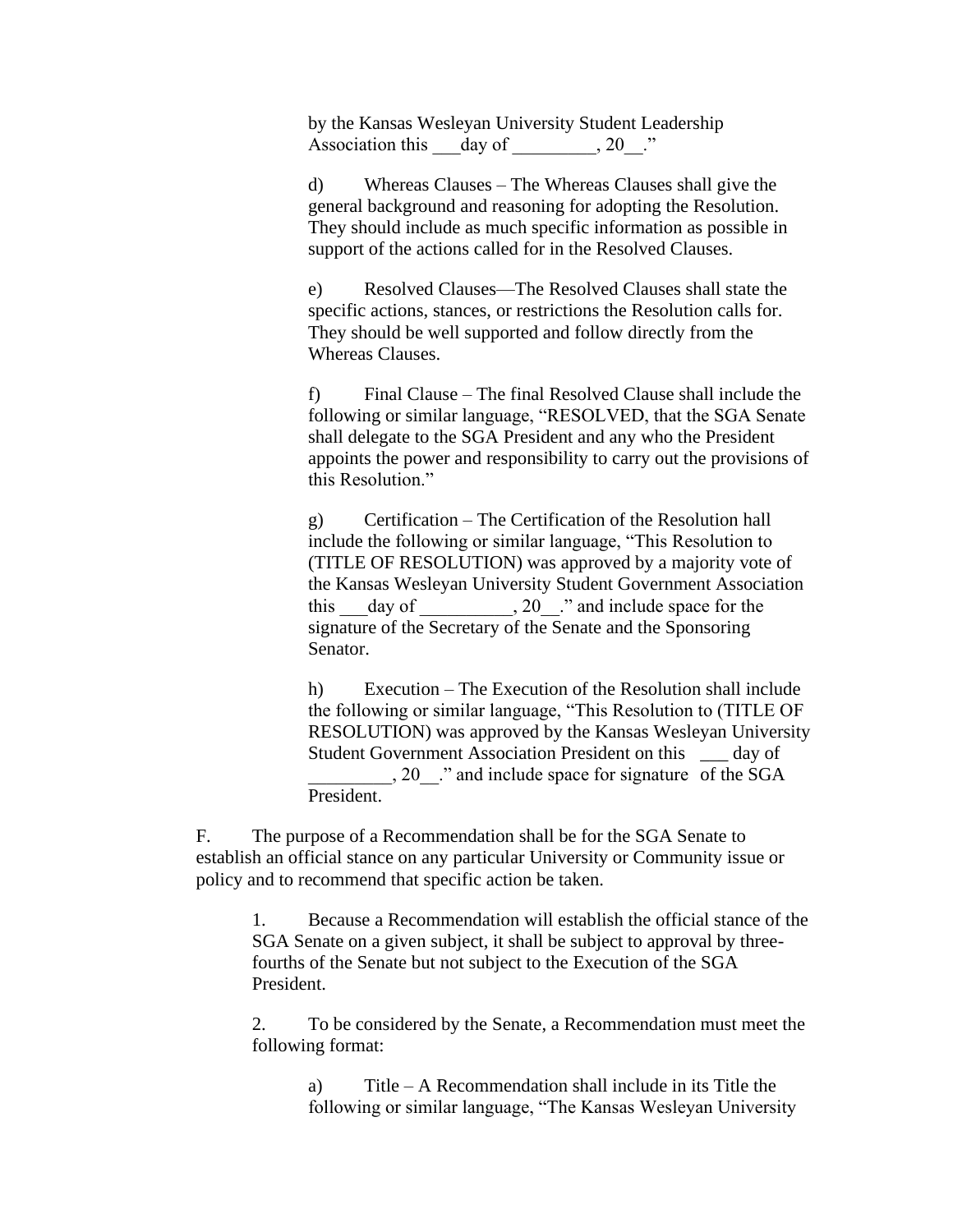Student Government Association Senate makes the following recommendation to (Addressee) regarding (Particular Issue/Policy)."

b) Body – The Body of a Recommendation should include the specific issue or policy in question as well as an explanation of the interest of the Senate in the actions of the Addressee and a general reasoning for adopting the Senate's recommended course of action.

c) Conclusion – The Conclusion of the Recommendation should include the specific actions the Senate is recommending and any further requests the Senate is making of the Addressee.

d) Closing – The Closing should include any appropriate thanks or admonitions and the signature of the Speaker of the Senate.

3. The Recommendation should include a separate Certification including the following or similar language, "The Recommendation of the Kansas Wesleyan University Student Government Association Senate to (Addressee) regarding (Issue/Policy) was approved by a threefourths vote on this day of , 20 ." and include space for the signature of the Secretary of the Senate and the Speaker of the Senate.

4. Signed copies of both the Recommendation and the Certification shall be delivered to the SGA Vice-President within five working days of the approval of the Recommendation.

G. To be considered by the Senate, a legislative item must be submitted to a member of the Executive Committee one week prior to the Senate meeting when the legislative item shall be considered. They may suspend this requirement on a case-by-case basis.

H. When preparing the agendas for regular Senate meetings, any Executive Committee member shall include any properly submitted legislative items submitted to them (Legislative that is submitted in time and in proper format) with new business.

I. Upon initial consideration, the Senate may choose to immediately commence discussion upon new legislative items or send the same to an appropriate Senate Committee.

J. If the legislative item has been sponsored to the Senate by one of the Senate Committees, the Senate may not return the item to committee but must immediately commence discussion and voting on the item or schedule the same for a subsequent meeting within four weeks of its initial submission to the full Senate (ex: a Bill submitted on November 15 must be schedule for voting within four weeks of that date).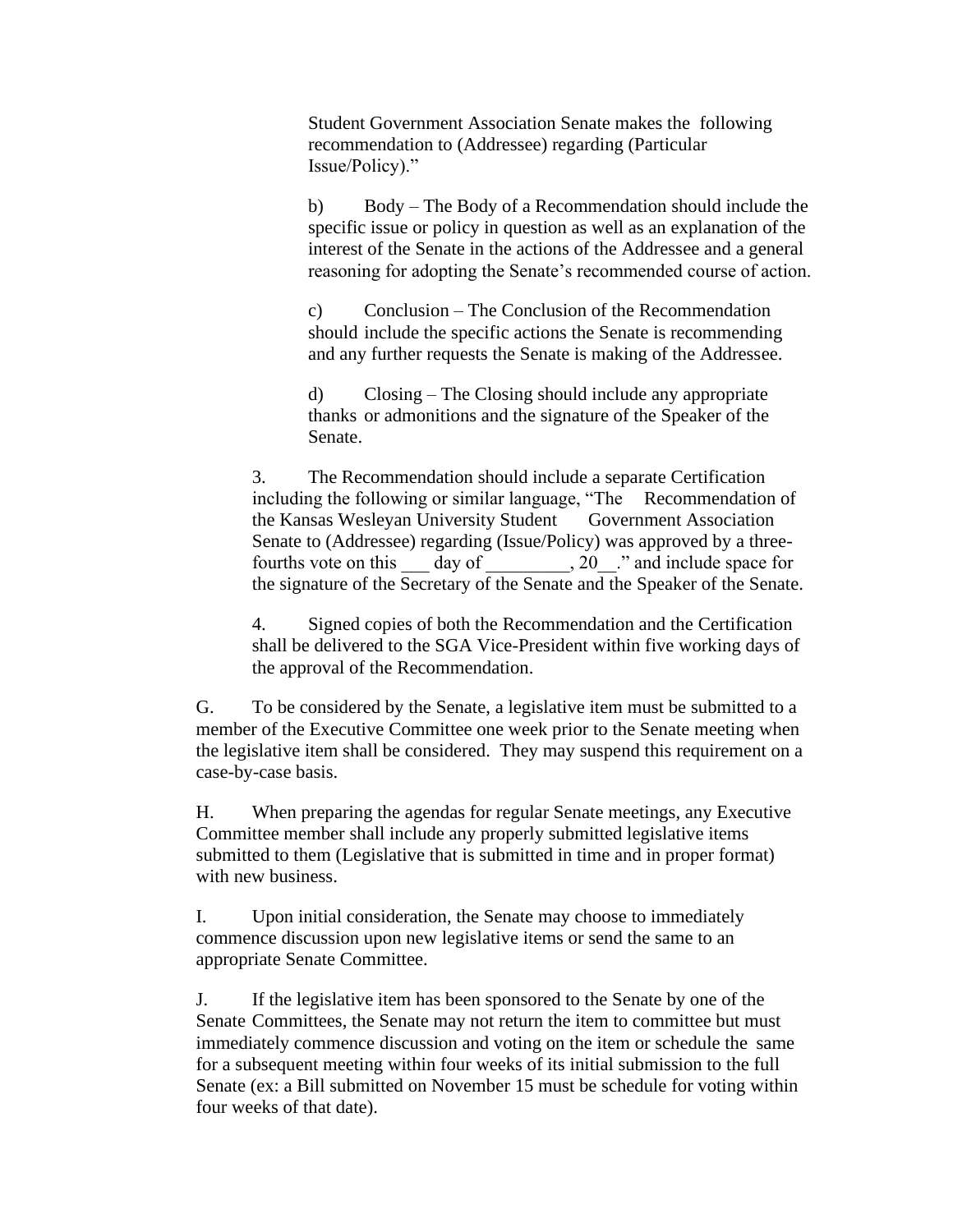## **III. Committees**

A. The Senate shall have the following Standing Committees, and such other Ad Hoc Committees as shall from time to time become necessary:

1. Coyote Activities Board (CAB)

B. The purpose of the Coyote Activities Board shall be to execute all constitutional duties as set forth in Article 5 of the SGA Constitution.

C. To ensure efficiency, membership on all Senate Committees shall be capped at five (5) Senators unless a majority vote of the Senate shall dictate otherwise or unless otherwise dictated by the SGA Constitution.

D. All Senate committees shall be responsible to the Student Senate and shall be composed of and chaired by senators appointed by the SGA Vice-President, subject to the approval of the Senate.

E. The CAB shall be an exception to the foregoing provision because its members are chosen in the spring elections of each year.

F. Ad Hoc and Senate Select Committees shall from time to time be created by the Senate to deal with special or sensitive issues. The purposes and durations of these committees shall be clearly defined by the SGA Senate at the initial formation of such committees.

### **IV. Senate Seats**

A. Senate seats outlined in the SGA constitution Article 1, Section 3.2-5 that remain unfilled by the second SGA meeting of that year shall be filled by SGA Presidential appointment.

B. If a Presidential appointment to one of the Senate seats mentioned in this section is contested by more than one candidate, it shall be filled through a specific election held after the second SGA meeting of that year.

# **V. Organizations**

1. Any group not already officially recognized by the SGA may become recognized by meeting the following criteria, providing they also meet the criteria in the SGA constitution as set forth in Article 1, Sections 2 and 3

2. Any group desiring the official recognition of the SGA must submit a constitution and member list to the Senate at any regularly scheduled meeting.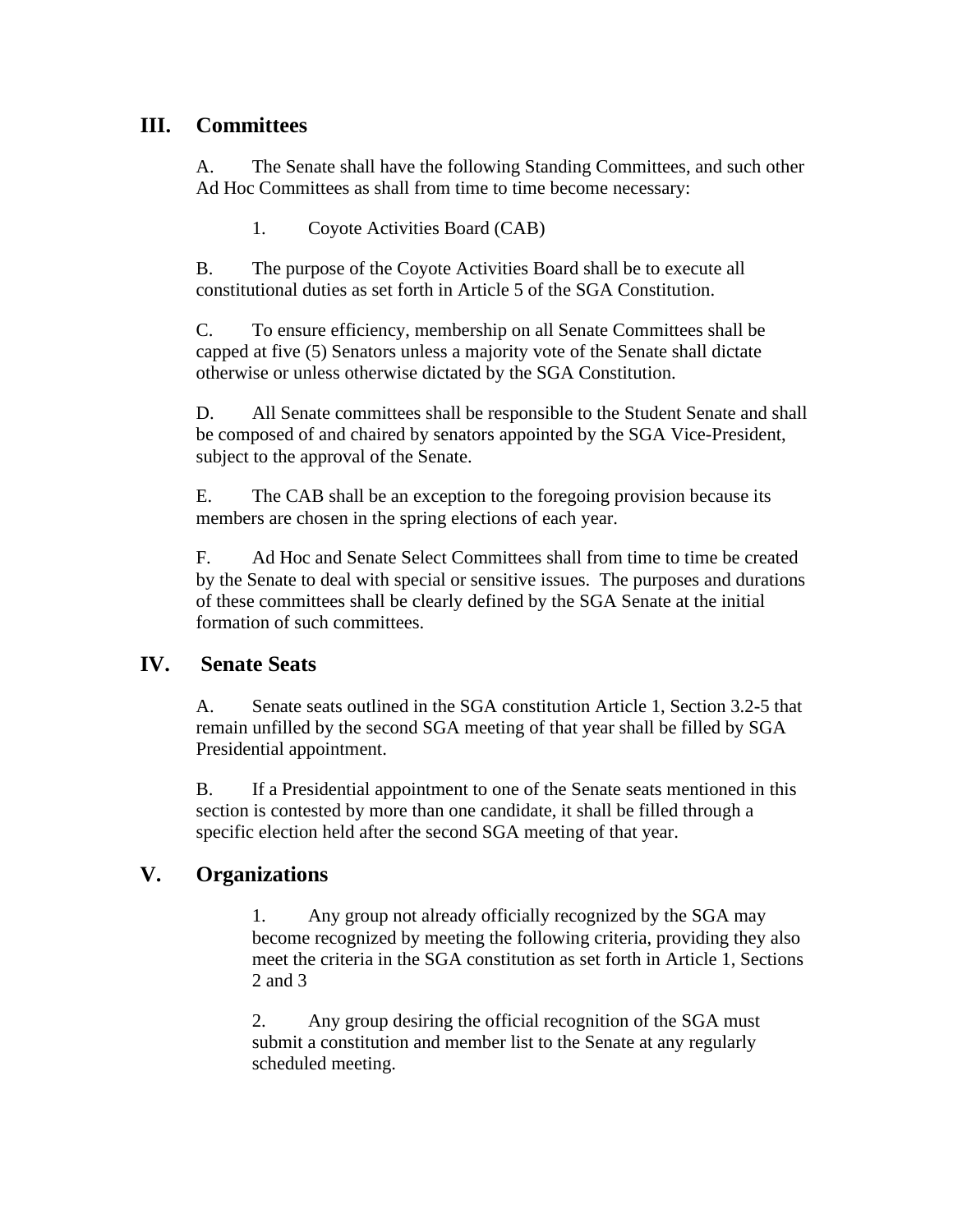3. Within two weeks of initial submission to the Senate, the SGA President will assess the proposed constitution for format and compliance and make a recommendation to the Senate for or against the acceptance of the organization.

4. The Senate shall take a vote of acceptance based on the President's recommendation. Upon a passing vote of a 2/3 majority of the Senate, the organization shall become officially recognized by the SGA.

### **VI. Amendment of By-Laws**

A. The SGA Senate may amend these By-Laws by a two-thirds majority vote of a quorum. A quorum is defined as 51% of Senate membership.

B. Amendment may be accomplished through any legislative item identified herein. Such legislation must include the specific section and language to be modified as well as the proposed replacement language.

## **VII. SGA Meetings Participation Outline**

- *A.* Eligible participants of SGA meetings may include but is not limited to*;*
	- 1. Senate Members
	- 2. Organization Representatives
	- 3. Class Presidents
	- 4. SGA Advisors
	- 5. Executive SGA officers
	- 6. Students who wish to participate in open forum
	- 7. Faculty and Administration who are called into as guests
	- 8. Other outside guests
- B. Official participants of SGA meetings must
	- 1. Be an eligible participant
	- 2. Be officially recorded onto the current meetings roll call
	- 3. Have read, understood, and signed a copy of the SGA Honor Code.

C. Unofficial and ineligible participants of SGA will not be recognized to speak at SGA meetings.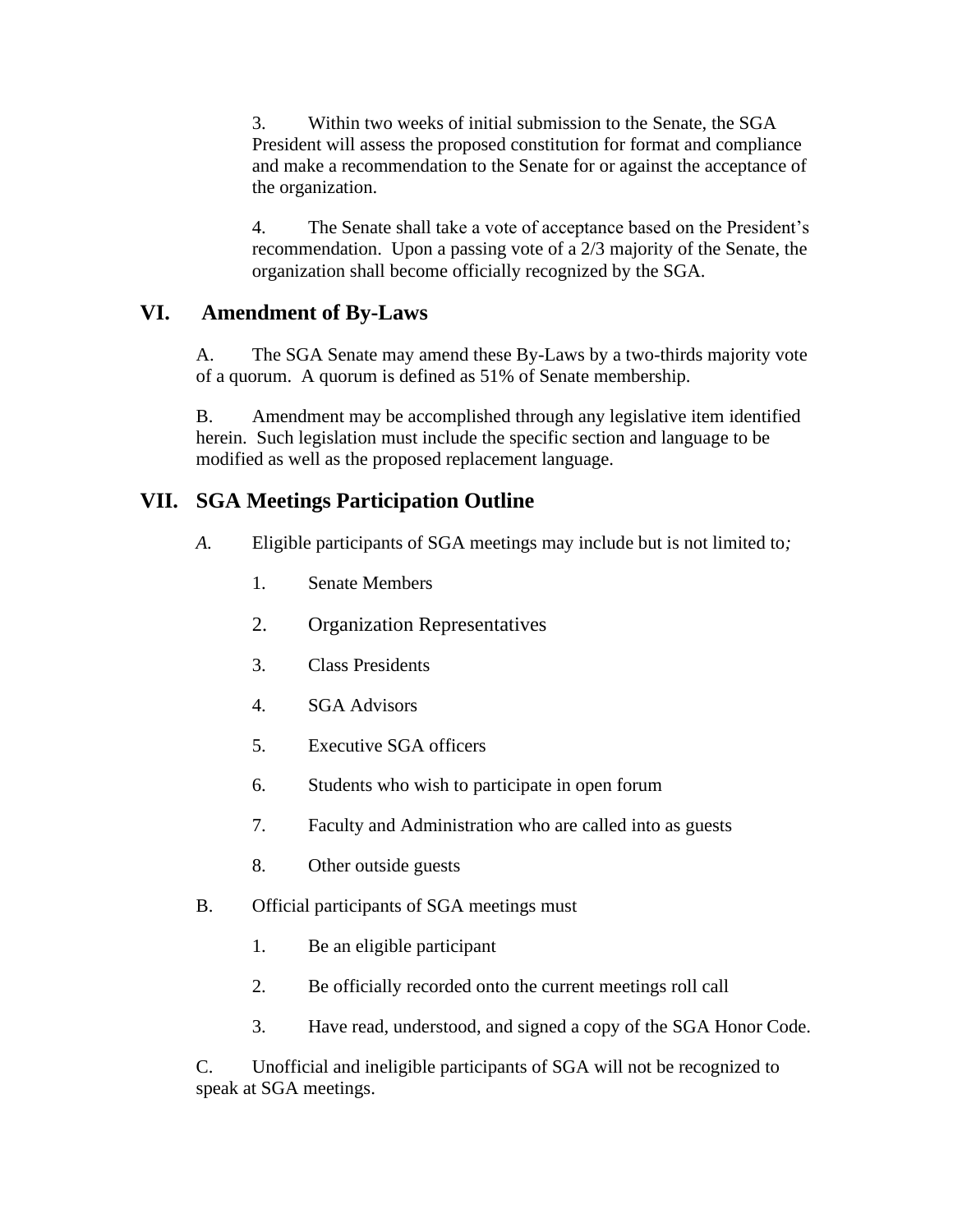#### **VIII. SGA Honor Code**

A. All Participating members of an SGA meeting must adhere to the following

- 1. Not to use any profanity or abusive language
- 2. Keep conduct in accordance with the KWU Honor Code

B. Any violation of this honor code will hold the individual responsible to the following disciplines, similar to a three strike record, which the record will carry on the roll call for the remainder of the Academic Year.

 $1<sub>1</sub>$  $1<sup>st</sup>$  violation. The participant will be asked to give up the speaking floor.

 $2.$  $2<sup>nd</sup>$  violation. The participant will be asked to excuse themselves from the current SGA meeting, and the organizations advisor will be warned of the individuals action

 $3<sub>1</sub>$  $3<sup>rd</sup>$  violation, the participant will be dismissed from SGA for the remainder of the Semester, and/or remainder of the academic year, upon the discretion of the judiciary committee.

C. All members must read, understand, and abide by the SGA By-Laws and Constitution to their best knowledge and abilities.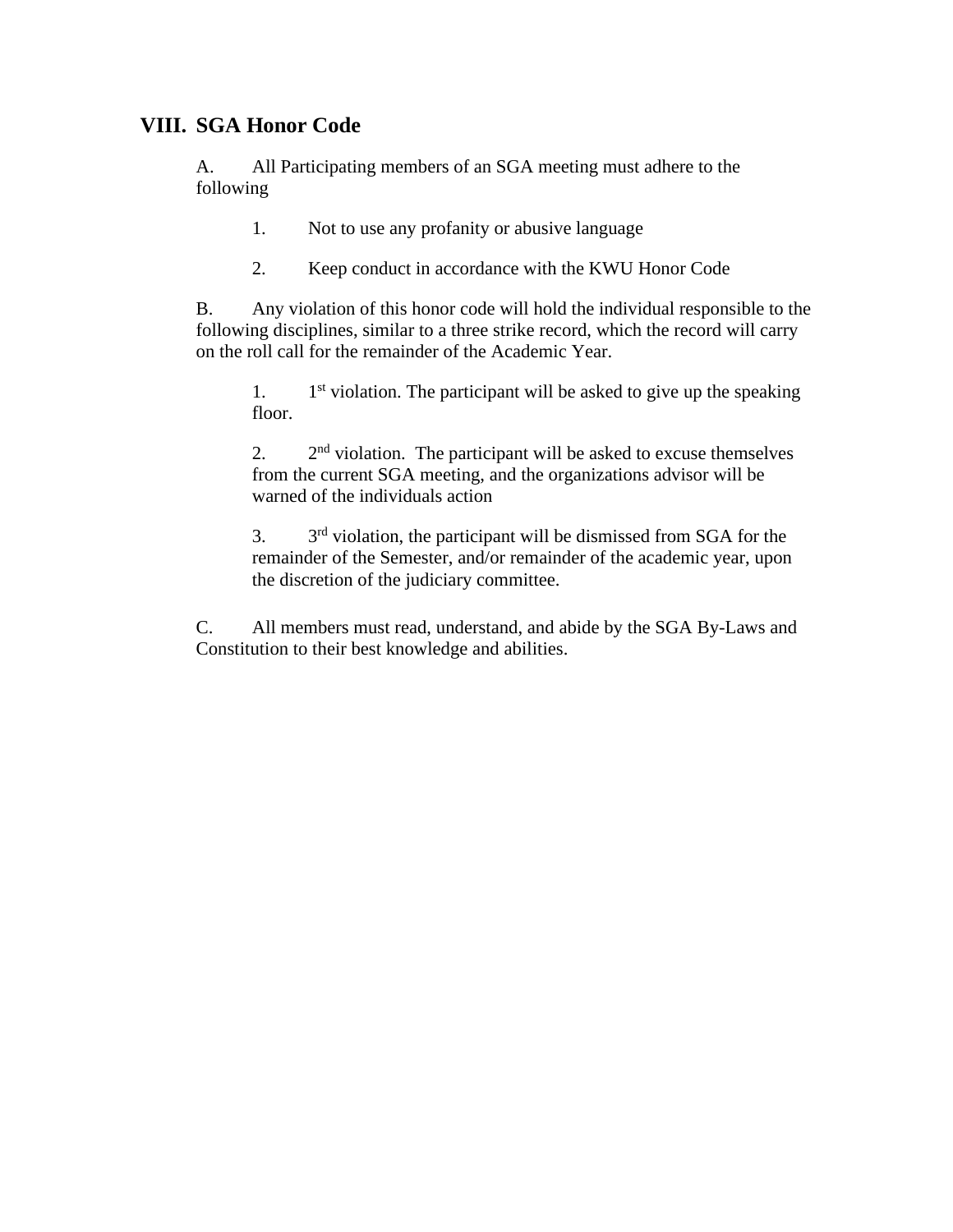### **SGA Senate Budgeting Procedures and Guidelines**

#### **I. Allocation and Appropriation**

A. Funds that have been allocated to an organization have been set aside within the SGA account for the specific use of a particular organization.

B. Funds that have been appropriated have been transferred from the SGA account to the organization's account.

1. A written request (such as a Bill or Resolution) including the amount and reason for the expenditure should be introduced to the SGA Senate at a regular Senate meeting.

2. The same written request should be submitted to the SGA office or email account sga@kwu.edu, seven days prior to the SGA Senate meeting at which the request shall be submitted.

3. Organizations may request an entire allocation at once or on an asneed basis. The Senate may grant an entire request or partial amount as they see fit.

C. First \$150 Budget Request should be delivered to an SGA Executive Committee member or Student Development no-later than the second SGA Senate meeting.

D. Organizations receiving SGA funding shall be accountable for those funds to the SGA Senate.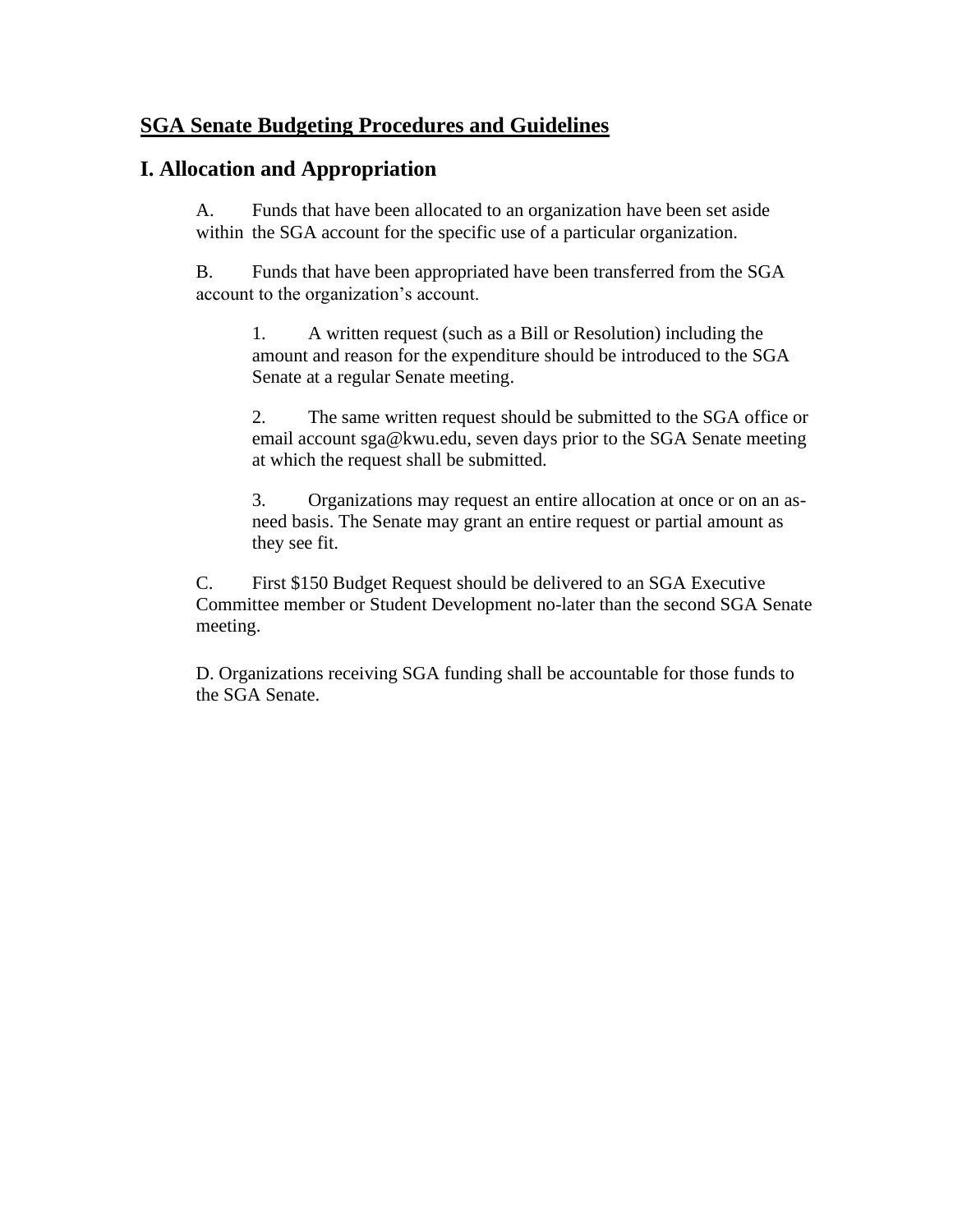## **II. Campus and Community Involvement**

A. Organizations receiving SGA funding shall be responsible for contributing to the campus or the Salina community through participation in at least one campus-wide event or community service event.

B. Organizations may meet the participation requirement outlined about through:

- 1. Volunteer community service;
- 2. Donating funds, time, or goods to charity;

3. Participation in events like Homecoming, Project Hero, or other SGA sponsored events;

4. Creating original programming that serves the needs of the campus or the Salina community.

- C. Organizations should report to the SGA Senate their activities or service events before and after such events take place.
- D. Organizations receiving SGA funding should be able to demonstrate substantial effort to inform the campus of their meetings and activities.
- E. Organizations may demonstrate "substantial effort" by:

1. Making a conscious effort to include as many KWU students in events as possible by avoiding scheduling conflicts where possible.

2. Creating advertising materials, including; emails, flyers, posters, press releases, etc.

3. Utilizing the SGA to include other organizations in programming.

### **III. Discretionary Fund**

A. The purpose of the Discretionary Fund in the SGA Budget shall be for the funding of new student organizations that form during the course of an academic year.

B. In order for a new organization to receive an allocation from the Discretionary Fund, that organization must form by the process outlined in Section V of the SGA By-Laws.

C. New organizations should expect to receive a significantly lower allocation than long-standing organizations because of the larger budgeting requirements of the SGA senate.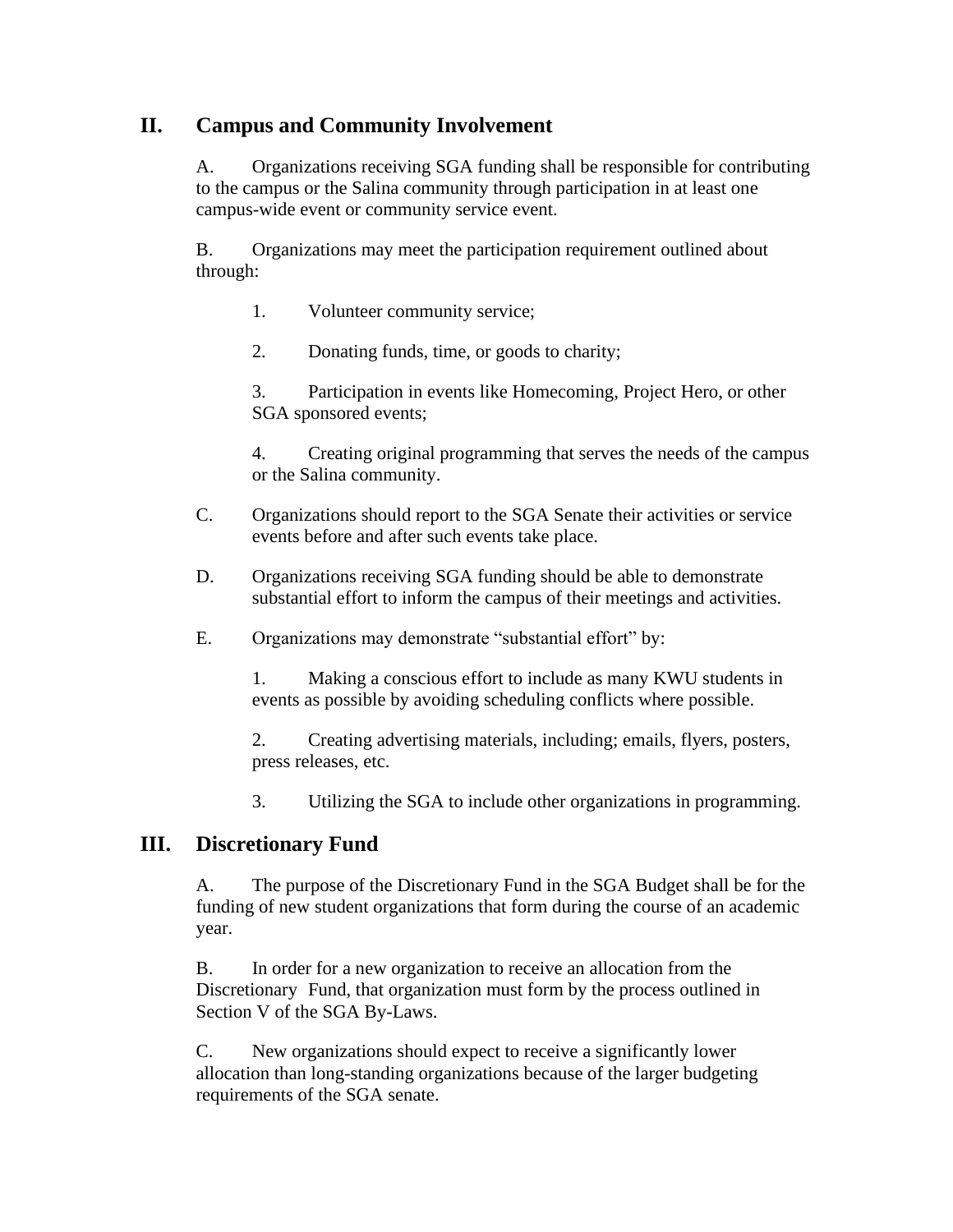D. If Discretionary Fund monies remain unallocated after March 15 of each academic year, the remaining funds may be reallocated at the discretion of the SGA Treasurer.

# **SGA Election Procedures and Guidelines**

#### **I. Positions**

A. The president, vice president, treasurer, and secretary will all be voted upon by popular vote of the student body and will have the appropriate pay. These positions will be voted upon during the spring semester. See the timeline below in section II, Subsection C.

B. There shall be one representative from each class voted upon by popular vote of the student body during the fall elections; these will not be paid positions. See the timeline in the Section II, Subsection D.

## **II. Candidacy**

A. Anyone intending to run for an elected position must sign an intent to run sheet provided by the Student Development. This form has to have, but is not restricted to, the candidates name, class, intended office, and release of their G.P.A. to SGA so candidacy complies with the constitution. Each candidate will be given a copy of the constitution, by-laws, and the intended office's job description.

B. If in the case there is no intent to run declared for a particular position, the position will be appointed by the President at the start of the new year. If the position for President is vacant, then the current President and the executive officers shall appoint the new President in accordance with the requests of the Senate.

C. The timeline for spring elections shall be:

1. During the first full week of January (starting on a Monday), each candidate must fill out the intent to run form provided by SGA and described as above.

2. The second full week of January is the campaign week. Candidates may hang up posters; hand out fliers, etc. to campaign for their intended office. Each candidate will also be required to give a short speech to the Senate during the SGA meeting prior to or during election week. This will also be the week that they will give their speech to SGA and the student body at the SGA meeting.

3. The election week will be the week of the first SGA meeting of the semester.